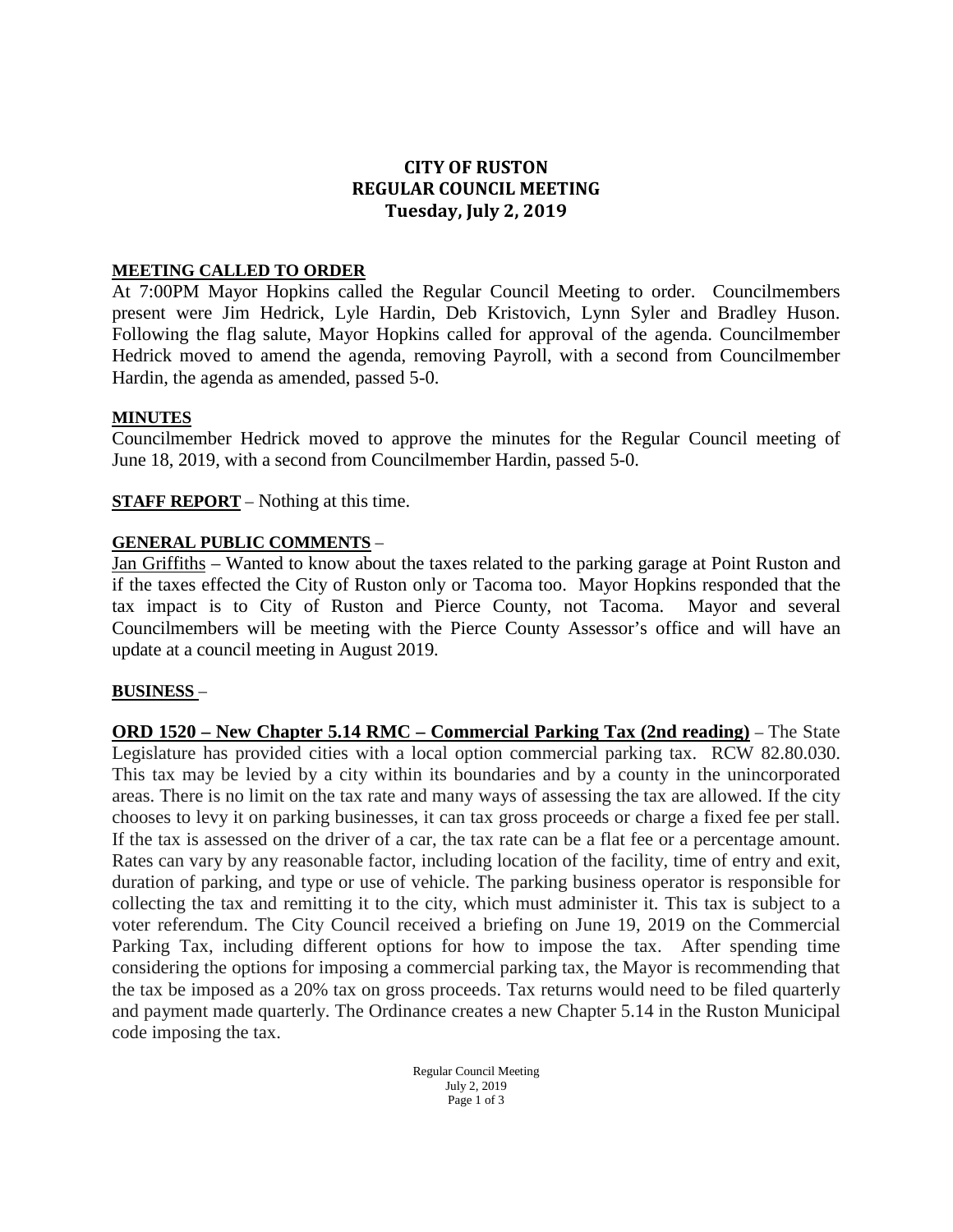CITY OF RUSTON Regular Council Minutes July 2, 2019

The ordinance contains the standards due process protections for challenging the tax with appeals heard by the Hearing Examiner, violation provisions and penalties for late payment. As explained last year, the use of proceeds of a commercial parking tax is restricted to "transportation purposes." RCW 82.80.070(1). In conformance with state law, the ordinance at Section 5.14.110 provides that the use of the proceeds of the tax "shall be strictly for transportation purposes in accordance with RCW 82.80.070."

As explained last year, the use of proceeds of a commercial parking tax is restricted to "transportation purposes." RCW 82.80.070(1). In conformance with state law, the ordinance at Section 5.14.110 provides that the use of the proceeds of the tax "shall be strictly for transportation purposes in accordance with RCW 82.80.070."

The sections created in this new chapter are:

- [5.14.010 Definitions.](http://www.codepublishing.com/WA/Bremerton/#!/Bremerton03/Bremerton0382.html#3.82.010)
- [5.14.020 Tax Rate -](http://www.codepublishing.com/WA/Bremerton/#!/Bremerton03/Bremerton0382.html#3.82.020) Who Must Pay.
- [5.14.030 Payment of Tax.](http://www.codepublishing.com/WA/Bremerton/#!/Bremerton03/Bremerton0382.html#3.82.030)
- [5.14.040 Tax -](http://www.codepublishing.com/WA/Bremerton/#!/Bremerton03/Bremerton0382.html#3.82.040) Collection.
- 5.14.050 Over- [or Underpayment of Tax.](http://www.codepublishing.com/WA/Bremerton/#!/Bremerton03/Bremerton0382.html#3.82.050)
- [5.14.060 Penalty for Late Payment.](http://www.codepublishing.com/WA/Bremerton/#!/Bremerton03/Bremerton0382.html#3.82.060)
- [5.14.070 Violation -](http://www.codepublishing.com/WA/Bremerton/#!/Bremerton03/Bremerton0382.html#3.82.070) Penalty.
- [5.14.080 Appeal Procedure.](http://www.codepublishing.com/WA/Bremerton/#!/Bremerton03/Bremerton0382.html#3.82.080)
- [5.14.090 Confidentiality of Tax Returns.](http://www.codepublishing.com/WA/Bremerton/#!/Bremerton03/Bremerton0382.html#3.82.090)
- [5.14.100 Duties of the Mayor.](http://www.codepublishing.com/WA/Bremerton/#!/Bremerton03/Bremerton0382.html#3.82.100)
- [5.14.110 Use of Proceeds of Tax.](http://www.codepublishing.com/WA/Bremerton/#!/Bremerton03/Bremerton0382.html#3.82.110)

The tax is administered by the Mayor or designee with the Clerk being the person who accepts filing and payment. Councilmember Hedrick moved to approve Ordinance 1521, with a second from Councilmember Hardin. Discussion ensued regarding whether or not 20% tax on gross proceeds was appropriate. Upon conclusion of discussion Ordinance 1521 passed 4-1.

**CLAIMS** – Councilmember Hedrick moved to approve Claims, with a second from Councilmember Hardin, passed 5-0.

**MAYOR'S TIME** – Mayor Hopkins asked City of Ruston Planning Director Rob White to provide an overview on funding opportunities for improvements to City transportation and parks. See attached.